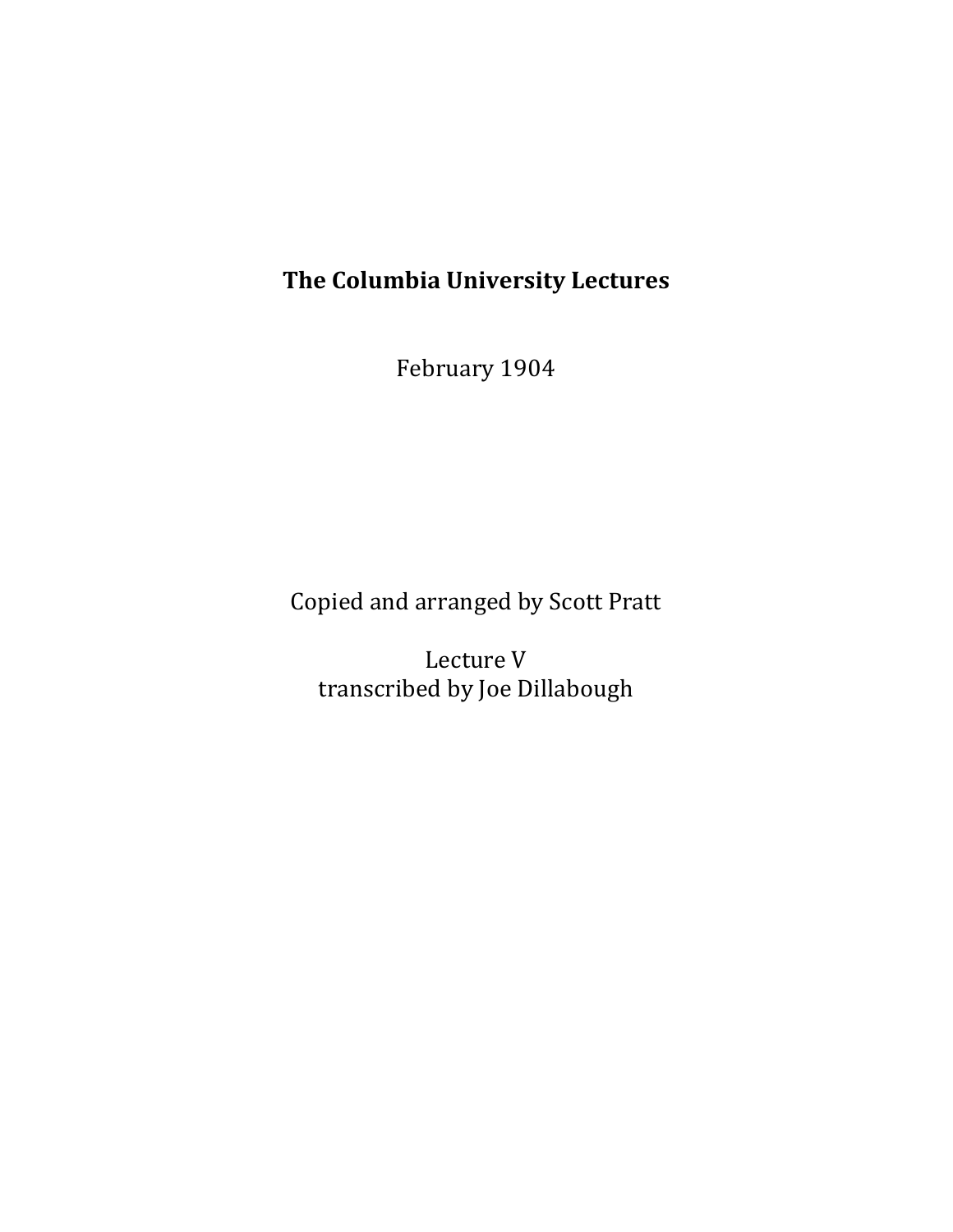#### Columbia Lectures: V.

The foregoing discussions have established the fact in a very wide range of scientific inquiry certain conceptual forms prove to be applicable, despite their relative uniformity and their logical simplicity of type. This closing discussion has to return to the problem: Why are just these conceptual forms so widely applicable? This is a question that, as our opening lecture indicated, must bring [2] us into the presence of very fundamental philosophical problems. We shall have no time to treat such problems exhaustively. I shall confine myself to hints. But even these hints, I trust, will prove fruitful to many of you.

### I.

What we have found is briefly this: Whoever thinks, classifies objects, and attempts to discover the relations that exist amongst objects. Our attention was principally devoted to a study of certain conceptual forms [3] which result from the study of relations of objects. And in dealing with the relations of objects, we confined our attention to the simplest type of relations, namely to the so-called dyadic relations, – to those, namely, which exist between members of a pair of objects.

Dyadic relations, as we further found, may be classified in two ways, viz., first: into symmetrical and non-symmetrical relations; and, secondly, into transitive and intransitive relations. Intransitive relations, although they have much importance in certain regions of science and of practical life, [4] we left out of account. The transitive relations, however, we especially studied. They proved to be of the two important sub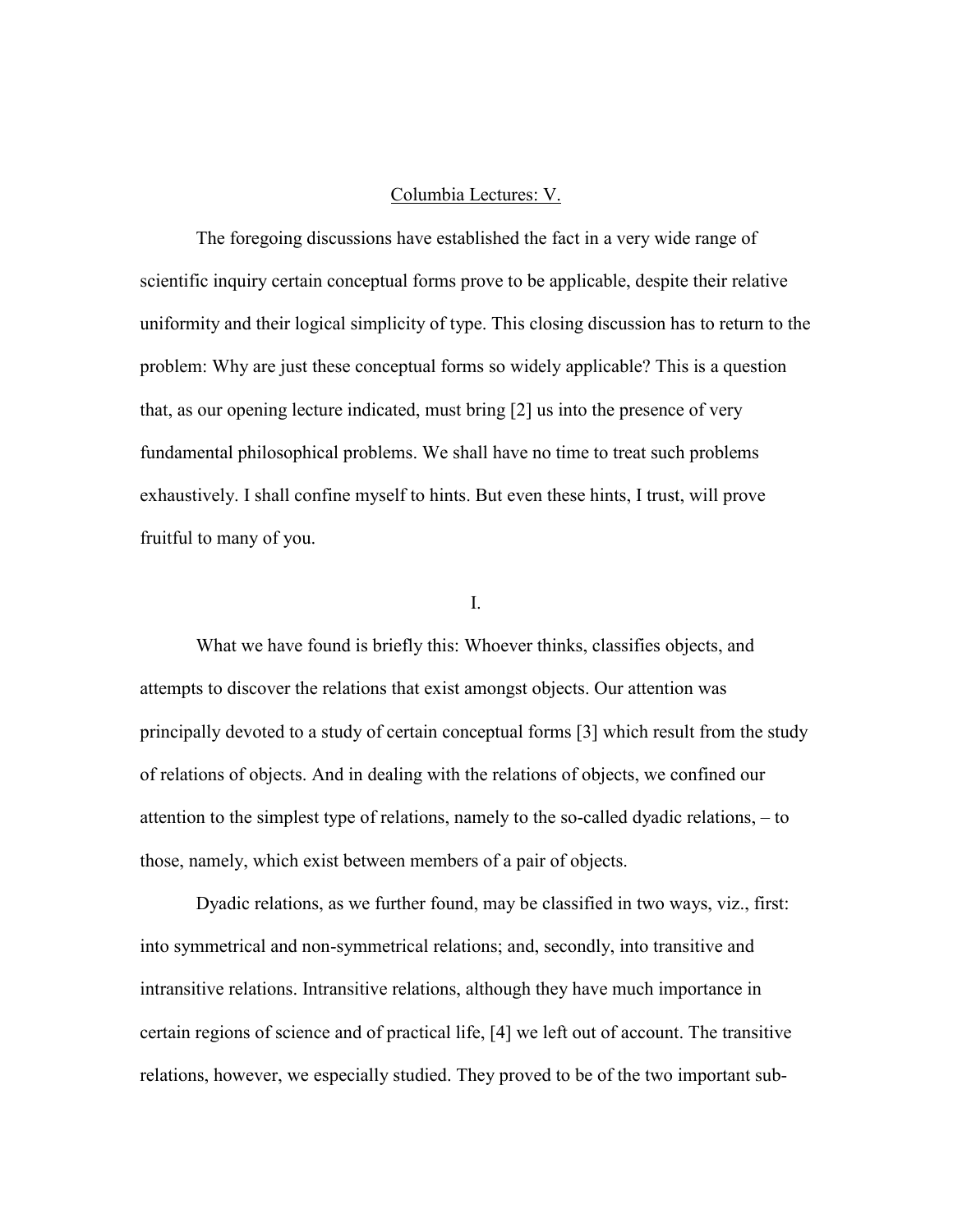types, which were determined by our other fashion of classifying dyadic relations. That is, certain transitive relations we found to be symmetrical, certain others to be nonsymmetrical. Of the transitive symmetrical relations, the relation of equality is one classic type. Another such relation is that of cöexistence, in case you regard any object as coexistent with itself. Of the transitive relations which are, on the other hand, never symmetrical, such relations as "greater than", "less than", "before", "after", were our favorite instances.

When, with these relations [5] in mind we turned to consider aggregates or classes of objects, we observed that we have, in the most various sciences, two very notable types of classes of objects defined and used.

Of these two types the first was to be described as follows: I may have a class of objects such that if I choose at random any pair of objects from that class, and compare them together, I find that there exists a certain fixed and constant relation R, such that one of the members of the pair in question, – let me call it i, stands to the other members of the same pair, j, in this relation R, while this constant relation R is itself transitive and always unsymmetrical relation. [6] For instance, there may be a class of objects whose members are all quantities of the same kind, and it may be the case that if I choose any pair of members of this class, say i and j; then it always holds true that "i is greater than j." Or my chosen class may be a class consisting of men. And the law may hold that if I choose any two men i  $\&$  j from his class, then always one of the two, say i, precedes j.

Now any class which is subject to such a law constitutes, as we saw, a single one dimensional Series of objects. Thus the quantities in [7] question would constitute a single series of quantities arranged in the order of their magnitude. The men in question,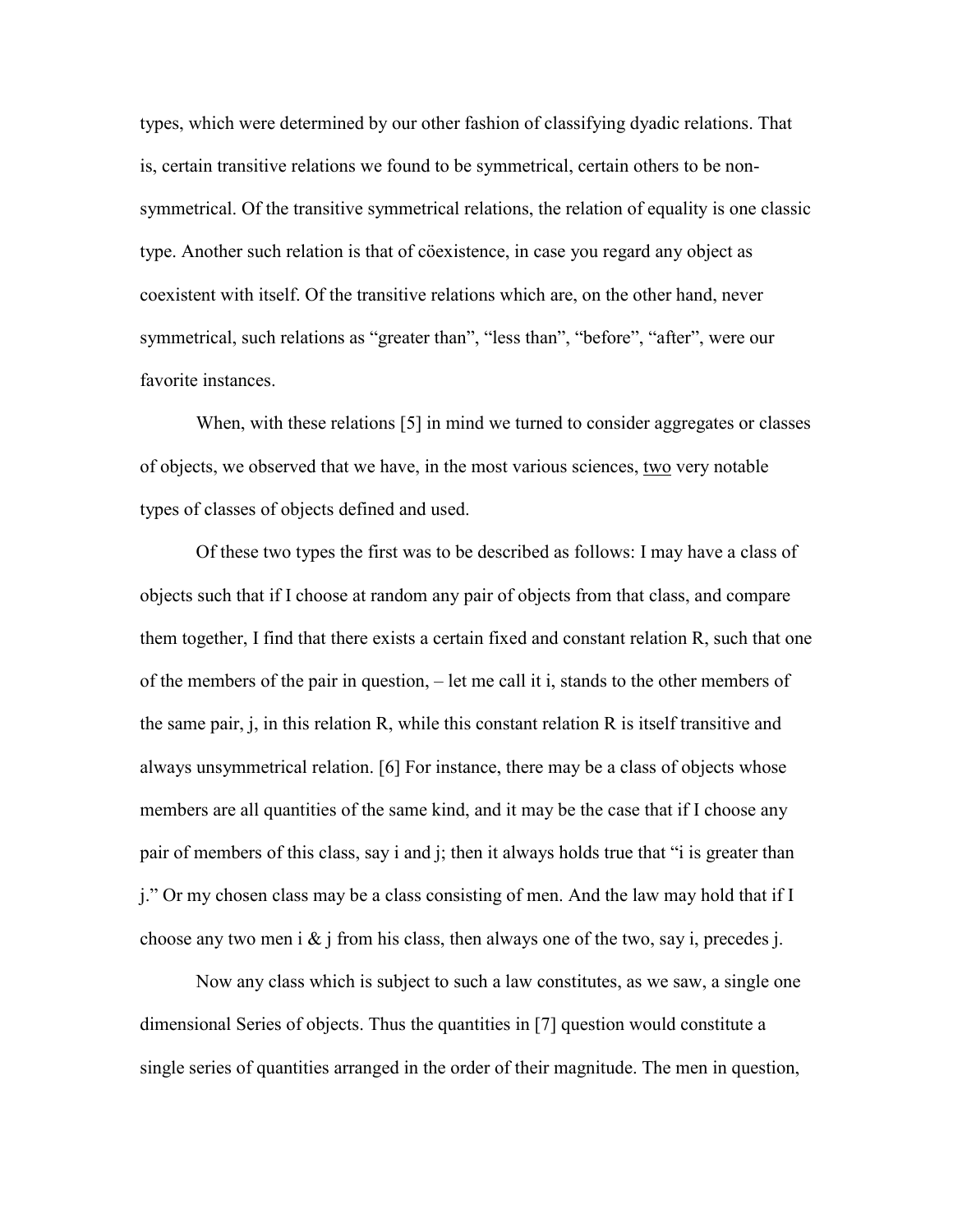in my other example, would constitute a single row of men arranged in some orders of precedence; and so on in case of other such classes. Any such a class constitutes then a Series.

The second type of classes is subject to another law but one closely correspondent to the foregoing one. Let there be again, a class of objects. Suppose that in case I choose any two objects, say b and c, from this class, there exists a transitive but universally symmetrical relation S, such that b is an S' of c. Then a class of [8] objects of this type constitutes what we have called a Level.

For instance, let the class in question be again a class of entities of the same kind. Let it be the law that any pair of the objects that belong to this class are equal. Then all of the quantities that belong to this class stand on the same Level. Any other symmetrical and transitive relation besides that of equality would serve to define a Level.

We thus defined two conceptual forms, viz., the Series and the Level. Our lectures have been largely devoted to pursuing how potent and how widely applicable are these two conceptual forms. Their fundamental logical structure is extremely simple. Their value both for science and for practical [9] life is inestimably vast. Their special forms are endlessly numerous.

It was impossible to illustrate the range of applications of these forms, without considering still another conceptual form, viz., that of a Transformation. Transformations, i.e., concepts of types of change, are found in all our thinking processes. We saw, however, that classes transformations [sic] interest our thought most when they constitute either Series of Transformations, or Levels of Transformations. Whoever conceives the events of a single day's doings, studies series of transformations.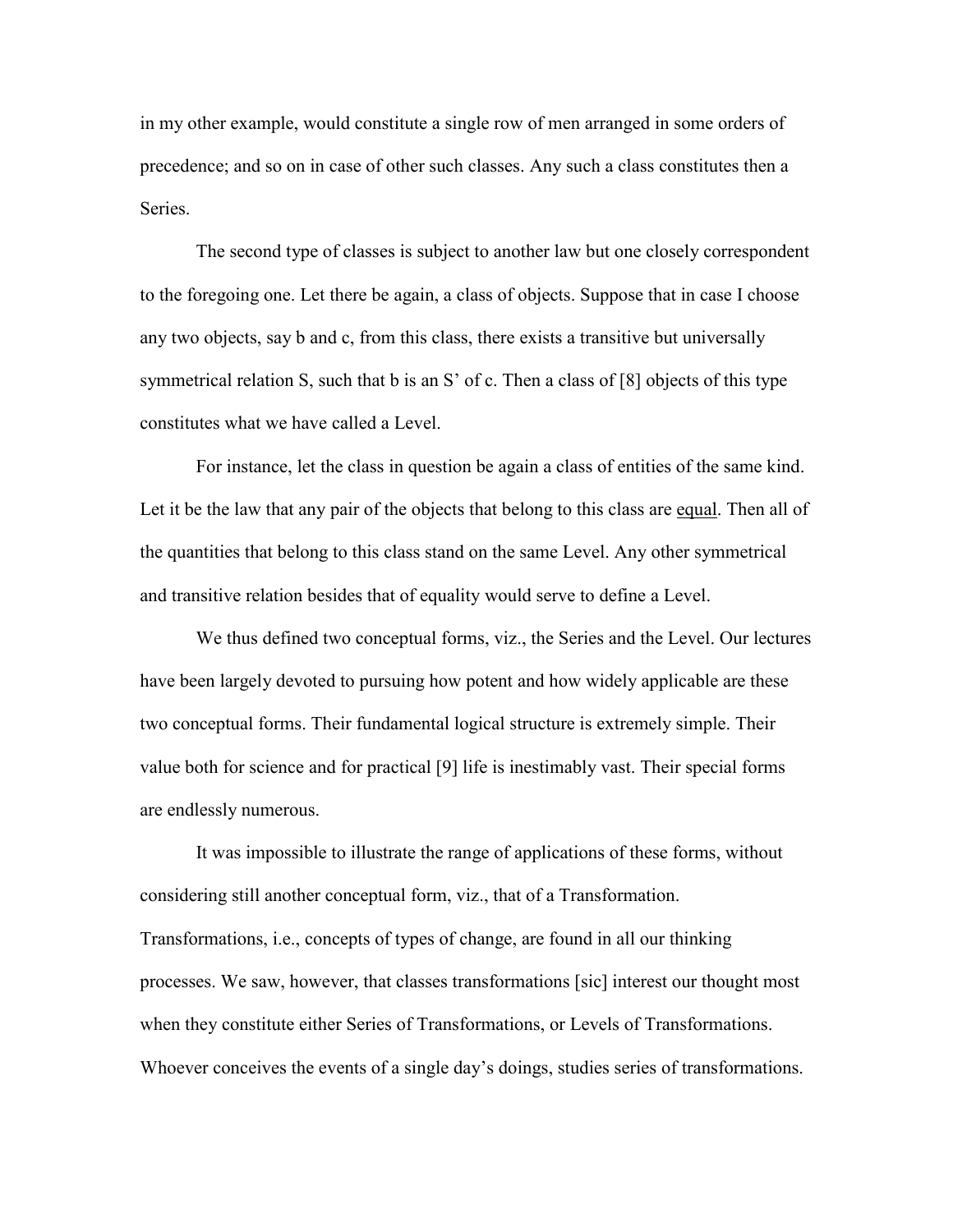The same is true of the astronomer who follows [10] the path of a comet, of the embryologist who studies the growth of an organism, and so on indefinitely in science, whenever an ordered sequence of events or of stages is considered. On the other hand, our interest in a set of transformations may lie in considering what features or objects or systems of relations remain invariant through all these transformations; as is the case when, for instance, the quantum of energy present in a physical system remains invariant through all the changes that occur in this system; or as is the case when, in chemical reactions, the mass of the changing matter remains invariant through all these chemical altera [11] tions. In any such instances, where our interest in a set of transformations lies in taking notes of what they leave unchanged, the transformations in question are conceived as lying, in some respect, upon the same level. Other instances of levels of transformations could be found wherein our interest lies in the fact that these transformations lead us from one series to a definitely corresponding part or stage of another series, even although [sic] we not taking account of the fact that some such quantum as that of mass or of energy is remaining the [12] same. Thus, whenever any household change cooks, there are certain directions that have to be given to the newcomer, certain doubts that the housewife feels about the new help, certain well known embarrassments of the housekeeping mechanism which accompany so momentous a change; and in this sense all the transformations known as changing cooks lie upon one level; because they all occupy corresponding places in the various series of occurrences which have to do with adjusting a household to the service of a new cook.

[13] Series and Levels of transformations, then, are very significant both in science and in practical life. And when we consider how vast is their number, and how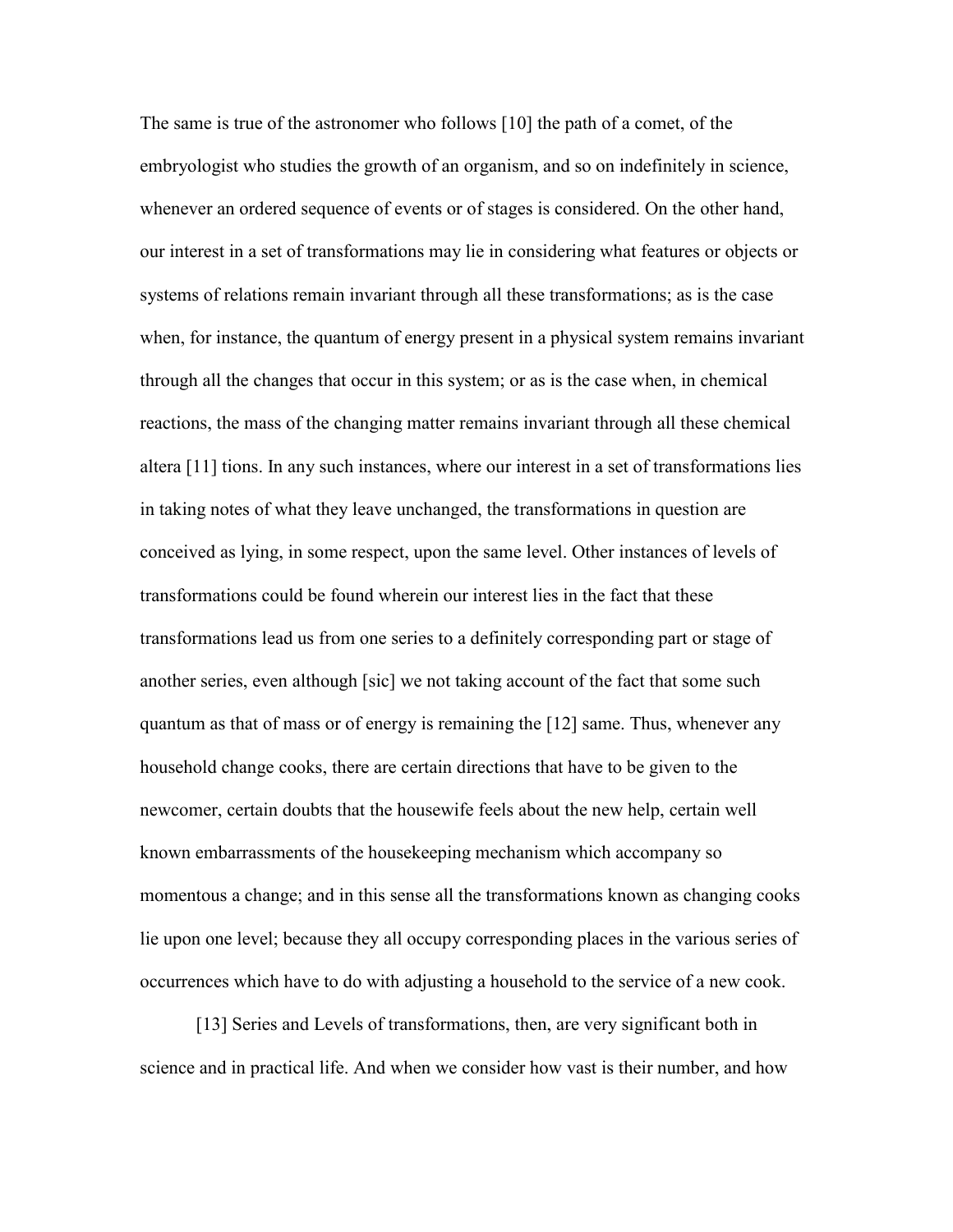numerous are their special forms, we are able to recall afresh the significance of the thesis with which the foregoing lecture closed, viz., the thesis that, whatever else characterizes exact science, the two fundamental conceptual forms, - or, as we may now venture to call them, the two Categories, viz., the Series and the Level, are universally present wherever exact science is present, and aid to make such science possible; while, in less exact [14] cases of thinking, as for instance, in practical life, the inexactness of the series and of the levels which can there be defined, furnishes much of the reason for the limitations of the sort of thinking which is there possible.

## II.

So much then for the principal Categories, or widely applicable conceptual forms, which our empirical comparison of the work of various sciences has brought to our notice. And now for the question, Why are these Categories so widely applicable?

It is easy, without going very deep into the problems of pure philosophy to make plausible either one of two theses [15][16] regarding what it is that makes these two categories of the series and the level so widely applicable in such various regions of our experience. Notice that I do not call these two theses supposed theses. But they are at any rate apparently different theses.

The first thesis runs: 'These categories of the Series and the Level are so widely applicable because the real world as it exists apart from our human thought actually contains series and levels, which our thought, in the first instance, simply finds there." The prevalence of the series and of the levels is a matter of fact. For this real world, as one may first insist, is a world in space and in time. Now time furnishes to us, everywhere, ordered series of events and does so whether our thought chooses to think in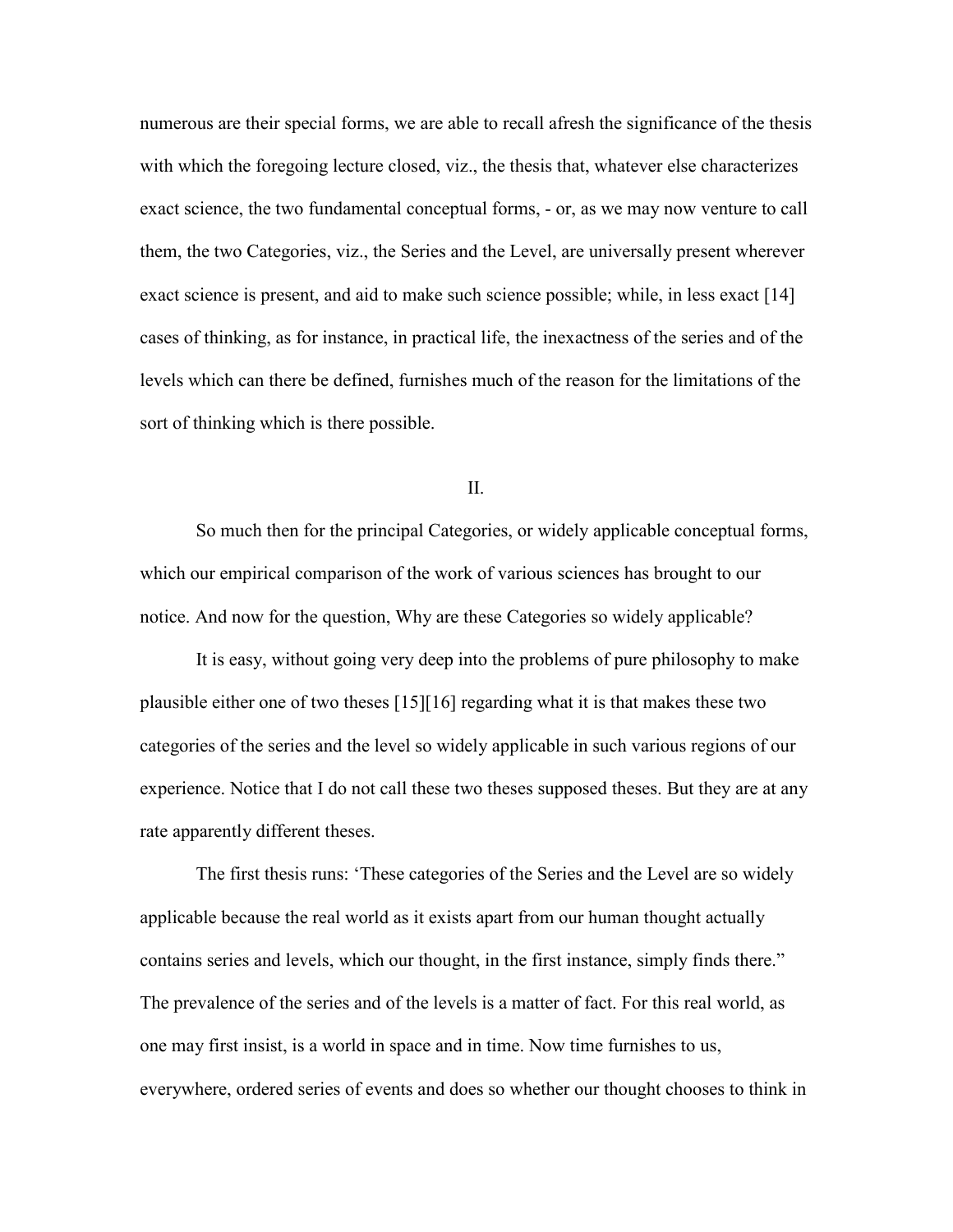these terms or not. The unsymmetrical and transitive relation defined by asserting that one event is the "successor in time" of another event, binds any two temporal events together, unless the two [17] are contemporaneous. Hence the time series is a sort of pattern and prototype of all series, for all reality is known to us as involuntary temporal series of events. On the other hand, space, as in Herbert Spencer's phrase, the "abstract of relations of coexistence," is that aspect of the real world which forces upon our attention the symmetrical and transitive relation expressed by the phrase "coexistent with" or contemporaneous with. Hence space, which again is an universal aspect of the real world, is the prototype of all the levels. So far as all parts of space, and all things or events, that, at one any [sic] time are together in space, coexist, they are all on one level. Moreover, as one may continue, space furnishes to us still other instances of levels. For, in that property of space which permits [18] the consequence of lines and so the equality of lengths, to be tested by superposition, we have the classic experience in terms of which we exemplify what we mean by quantitative equality. All physical measurements reduce in the last analysis, to measurements of lengths. Equal intervals of time can be exactly defined only by presupposing the conception of equal intervals of distance in space, - a fact of which a glance at your watchface may at any moment remind you. And even so, the mass of matter is defined in terms of the concept of acceleration, which depends on that of length. But what you mean by equal lengths measured upon lines, you may and do discover, so one may insist, by actually trying experiments with foot-rulers, yard-sticks, tapes, dividers, and other more or less exactly definable object. Thus the two classic instances of symmetrical [19] transitive relations, namely of the relations of coexistence and of equality, are furnished to you by certain of your experiences of the properties of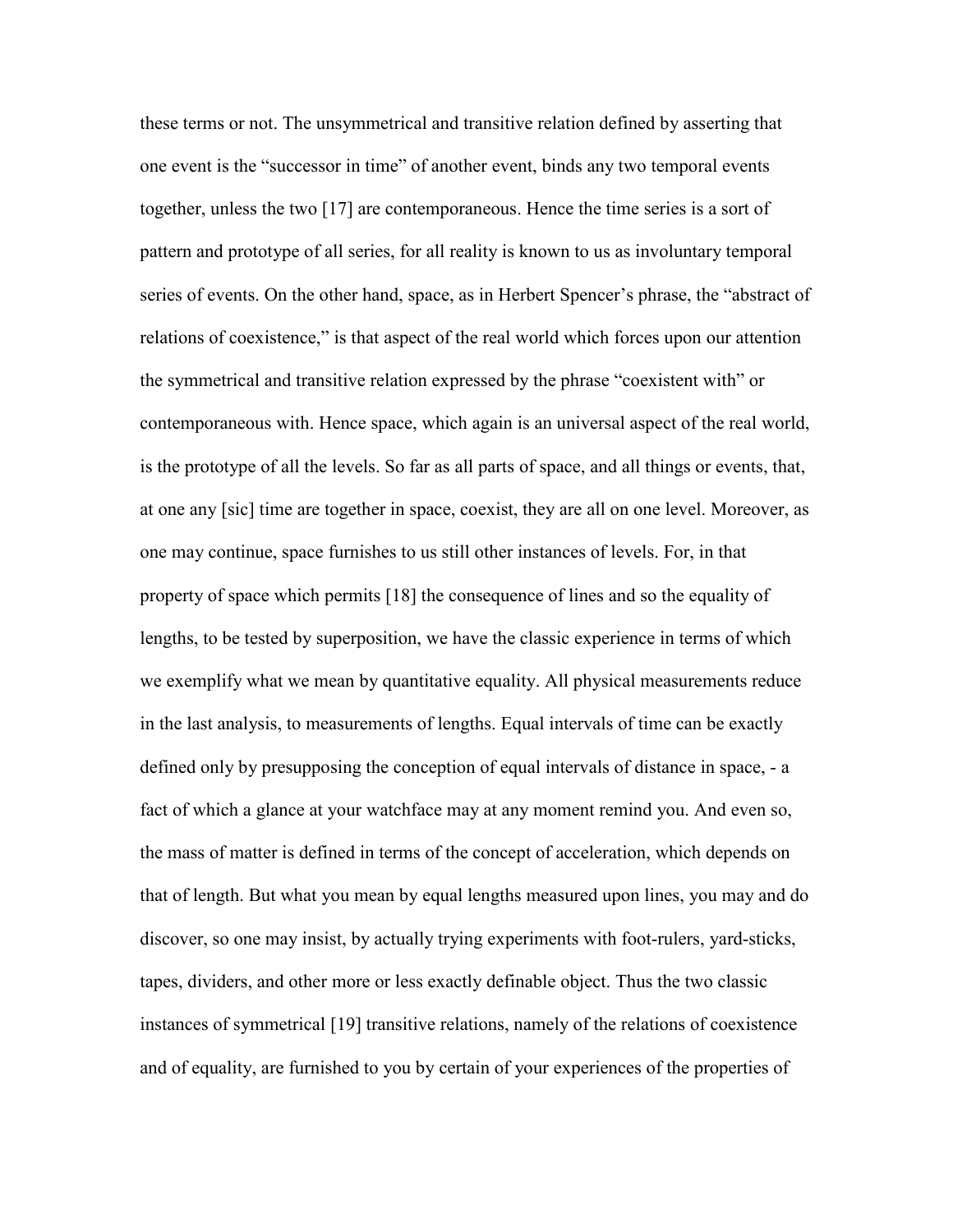space. As for what we have called "levels of transformations", the space-world also presents them to you in their most familiar form, whenever you observe that any solid body may be moved about freely in space without altering any of its dimensions. Thus then, the so-called "axiom of free mobility", which asserts that movements in space do not as mere movements alter the form of the objects that are found in space, expresses the most familiar generalization that experience furnishes to us regarding [20] a set of transformations such that they leave certain real things or aspects of things invariant. All the transformations of such a set lie upon one level.

In brief then, just as the time-series is the prototype of all series, so the spaceworld is a sort of primal locus of levels. To be sure, we do possess the concept of contemporaneous events, even apart from our concept of space, as the coexistence of feelings and of sensations in the same psychological instant exemplifies. So that time seems to present levels. But this instance of purely temporal levels derives most of its interest for science from its relation to the facts of the world in space. And still more obviously, space comprises within its countless serial orders of [21] objects, - the points on a line, - the successive sections of a solid by a series of planes, the inestimably numerous series of physical objects in the real world; and so on indefinitely. But the serial order of things in space, it may be insisted, seems to be a secondary result of their coexistence; because we are able to run over the various parts of space in successive series of acts of our own, while serial order in time is the most essential characteristic which holds true of events, viewed just as events.

In any case, however, as one may thus insist, the real world in space and time, so soon as we enter it, appears to us to be a realm of series and of levels. The prevalence of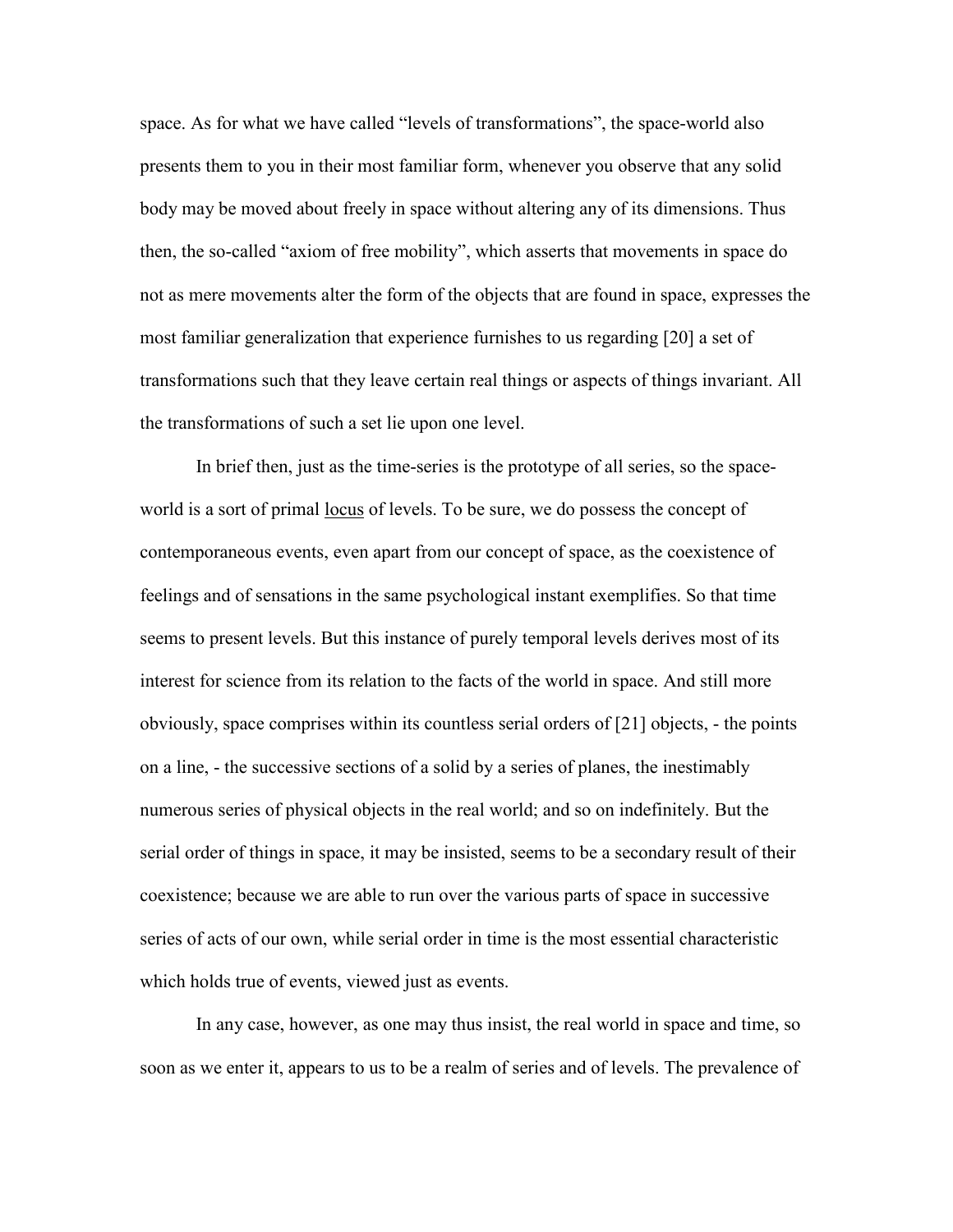these categories in our thought [22] is then, at least in great part, a result of their prevalence in the temporal and spatial order of the real world.

Yet not even thus do we exhaust the sense in which the real world appears to be the realm where our two categories are found to have been at home, even before our human thought ever set out upon its quest for order. For these two categories of the series and the level have a still deeper relation to the innermost structure of reality, so far as reality is in any way accessible to our science. This namely, is what the modern doctrine of energy shows us. For the changes of the energy of any system follow a certain determinate series, according to the law [22a] that such quantities as the temperature of the various parts of a physical system tend towards equality, through the transfer of heat from the hotter to the colder parts of the system; while, as we also know, water runs down hill, electrical energy tends toward a distribution that abolishes differences of potential, and so on. Thus, in general, the energies of the world tend to a certain level of distribution, - a level never actually attained within the range of our experience, but always definable with reference to a certain serial order of unstable distributions of energy; while the events of the physical world form series such as always approach the ideal level of distribution.

[23] Thus the events in the physical world do not merely form series, but also form series which have determinate relations to certain levels. The familiar fact of the existence of the sea-level, as is an approximately constant fact of terrestrial nature, - a fact which the tides and the winds and the currents endlessly disturb, but which varies only within certain relatively narrow limits, - this fact is itself but a special instance of the way in which the real world forces upon our attention the existence of certain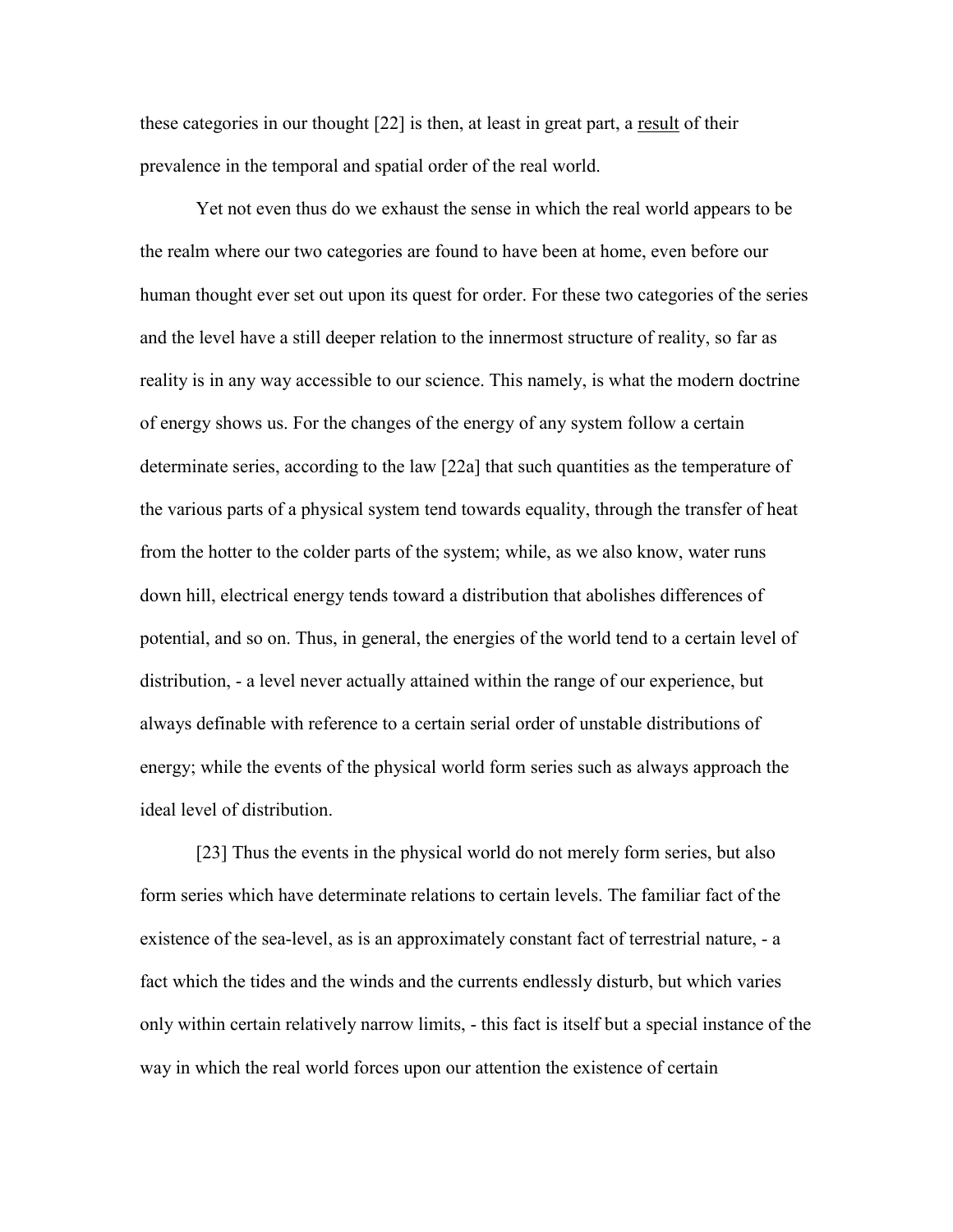approximate levels of the distribution of certain forms energy, as well as the existence of a tendency of energy to reassume distributions when they have become disturbed.

[24] Yet it is not only the theory of energy that thus exemplifies the importance in the real world of the categories of the series and the level. The series upon which the modern doctrine of evolution insists, are real, and they are characteristic of large regions both of the inorganic and of the organic worlds. If the doctrine of evolution is in any form sound, then there are real series of organic forms and processes whose order determines every detail of every living organism. Your own organic characters, for instance, are what they now are because of the whole series of your ancestors, back to the remotest of times.

[25] And that mingling of coexistent characters, derived from various amounts, which constitutes your organic temperament is an instance of a level, due to the correlating of many series, or again, the geographical distribution of the organic forms, that are at any time present on the earth's surface, constitutes a level that nature draws across countless such evolutionary series such as determine the sequence of organic forms.

Why, however, should I multiply these illustrations of the real significance of our categories. Every science furnishes its own examples. Mendelief's arrangement of the chemical elements is a combination of series and levels; and it stands for a system of natural facts. The law of supply and demand in economics is a statement of a tendency towards a certain level and of a tendency which also determines certain series of economic events. [26]

III.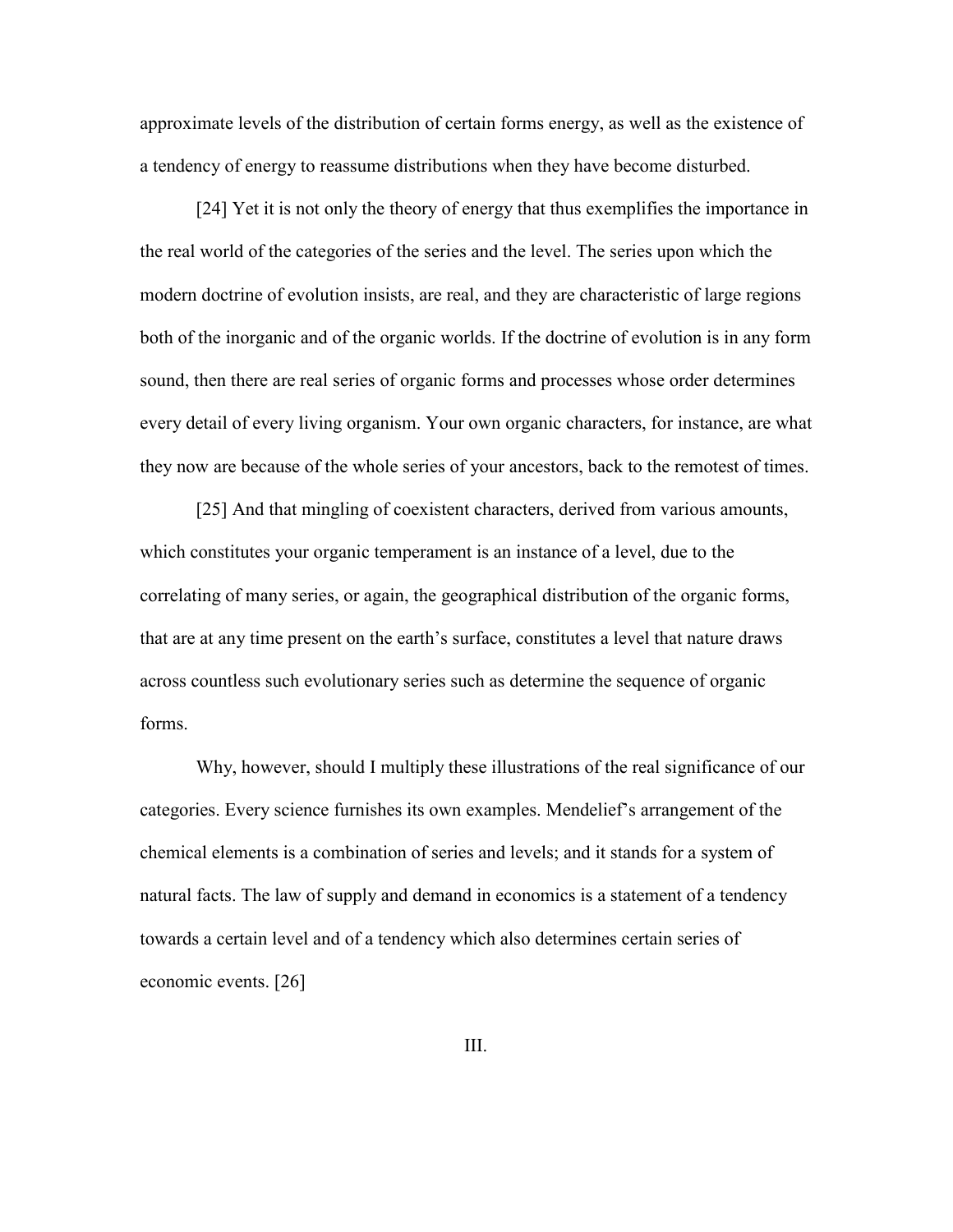And yet, as I must insist, - there is another thesis regarding our two categories which it is certainly necessary for any one to consider who has once learned the lesson that Kant's analysis of human knowledge has taught us. This thesis is that the prevalence of these two categories, the Series and the Level, is due, in our science, to the nature of the human intelligence, and not to anything that can be understood apart from the consideration of this nature of the human intelligence. Whether this thesis is really opposed to the preceding thesis, namely to the thesis that the real world furnishes the true basis for these categories, - that may remain for the moment, a question. The solution [27] of that question depends, of course, upon what you ultimately mean by talking of the real world at all. But postponing for the moment that issue, let us proceed to consider what evidence there is for saying that the wide applicability of the concepts of series and of levels, in our science, is actually due to the fashions of procedure of the human intelligence in its dealings with phenomena. This thesis at any rate appears to contrast sharply with the foregoing thesis. But let us consider the evidence for it dispassionately.

We spoke, but a moment since, of space and of time as the regions where the concept of the level and that of series find, respectively, their primary and natural expressing. Space we then found to be the great locus of levels; and time we regard as especially [28] the realm of series. Space, as we saw, contains also series as well as levels; but that appeared to us be at least largely due to the fact that we can consider the parts and the elements of space successively. Time permit levels, and this seems to be due to the fact that contemporaneous series of events can in some cases be apprehended by the mind even when we do not refer these events to different regions of space. But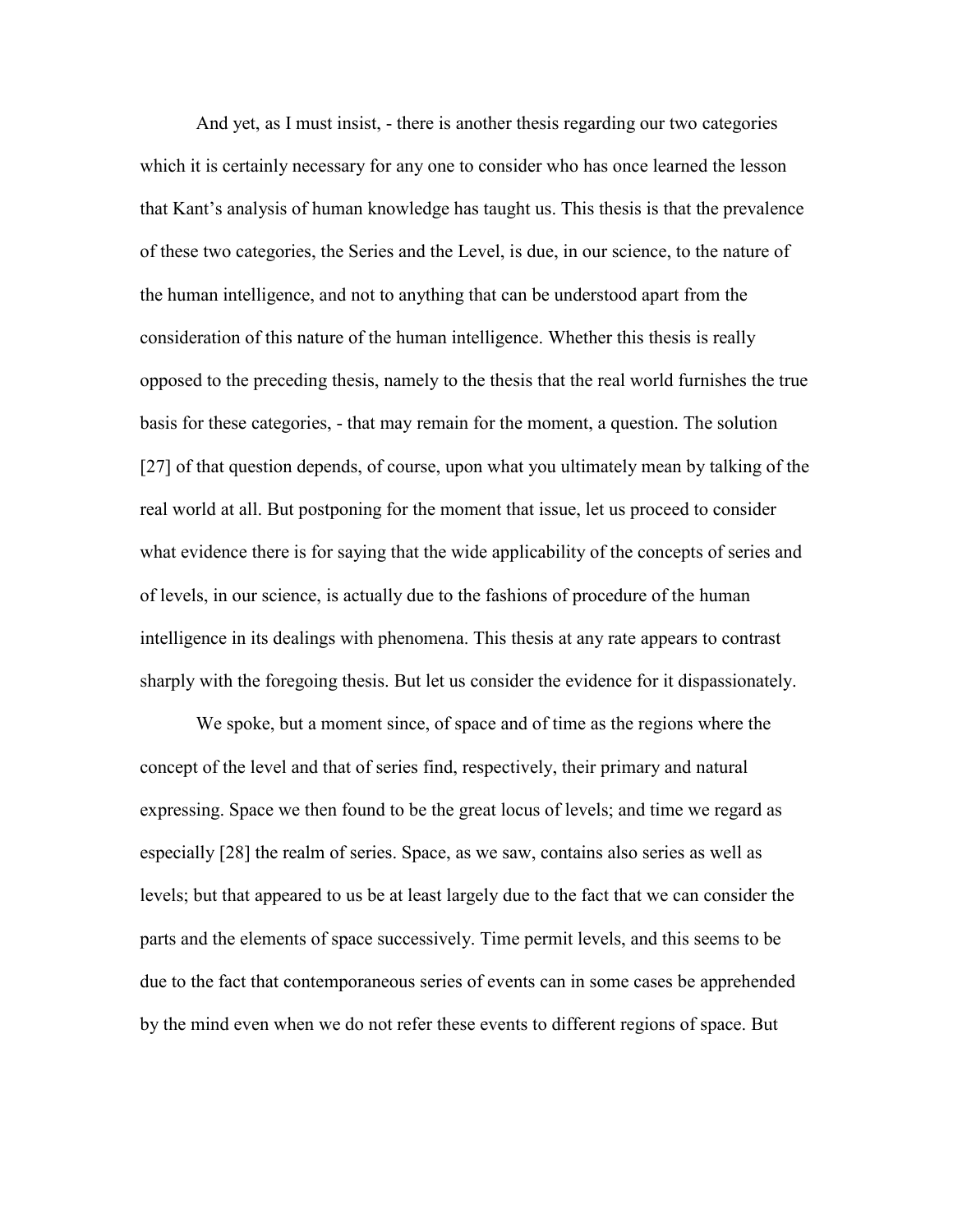such apprehension of coexistence apart from spatial relations, seemed to us to be of less importance in our experience of reality.

But now when we review the [29] very facts which we thus summarized, we see that our account of them borrowed its whole meaning from a certain conception which we are accustomed to use when we talk of the real world, namely from the conception that the real world consists of an order of things and of events in space and in time, either this conception is or is not well founded, it is certainly is no direct expression of what you and I experience from moment to moment. For the space-world that we assumed as the real world, when we defined space as the locus of levels, is not identical with the space world that at any moment we have forced upon our perception. On the contrary, the spaceworld of [30] the geometer, and of physical science, is known to us mortals as a highly artificial construction of our own intelligence, - a construction of whose validity we feel very sure, but whose reality no direct momentary experience of ours ever can suffice to demonstrate. It seems fair then to say that it is the way in which we ourselves are irresistibly disposed to conceive which gives what we call space and time their characters.

For consider: The space-world, as you conceive it, contains, countless coexistent objects which you do not now observe. You conceive, for instance, that the portion of this room which is behind your back coexists with the portion that is in front of your eyes. I defy you, however, with your present sense of sight, to observe at any one moment, or through any one act of apprehension, [31] that the whole of what you thus conceive to be true about even the visible parts of this room is a visible fact or is apprehensible in terms of any other direct sensory experience. Turn your head to see whether the wall behind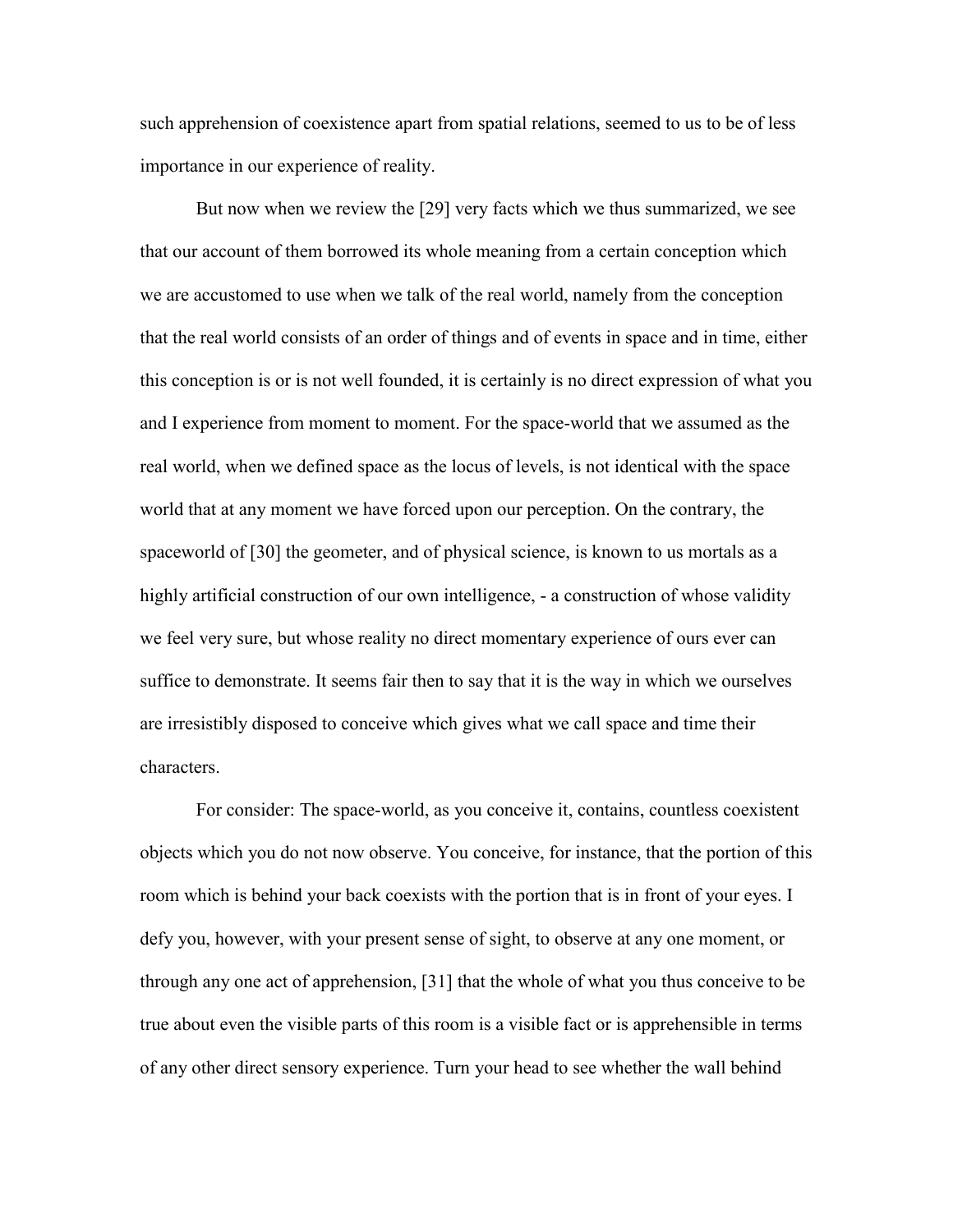you is observable and the blackboard in front of you will disappear from your view. Undertake to verify the fact that your left hand neighbor is a being visibly coexistent with yourself, and your right hand neighbor at once tends to cease to be visible. It is precisely as impossible to see in any one act that all the visible things in this room actually coexist, as it is to see your own ears. And the reason for this failure to observe a coexistence which you all the while are irresistibly impelled [32] to conceive, and of course to regard as real, is, in case of your two ears, and of the other visible objects not now directly seen by you, very much the same. The coexistent objects present in this room are objects of a possible attention on your part. This possible attention you can direct now to this, and now to that object. But the field of your attention is notoriously and extremely narrow. Only within that narrow range can you ever verify that coexistence which you conceive to be characteristic of your space-world. If however you ask why so potently and powerfully believe that this coexistence [33] which you can verify only for so narrow range of objects, actually holds true of the indefinitely vast range of objects that you conceive to be present in the space of the real world; then the answer is that you conceive this to be true because certain very deep needs of your thought seem to you to require the assumption of the truth of this conception. You need namely, at every moment, to conceive of all the material objects in this room as in certain respects upon the same level of coexistence. As a fact you can only see first what is in front of you, and then, turning the head, what is behind you. [34] But in your conception, for reasons which I have no time at present to analyze exhaustively, you need to conceive of what is in front of you as coexistent with what is behind you. Hence you conceive as upon one level coexistence what experience presents to you only serially.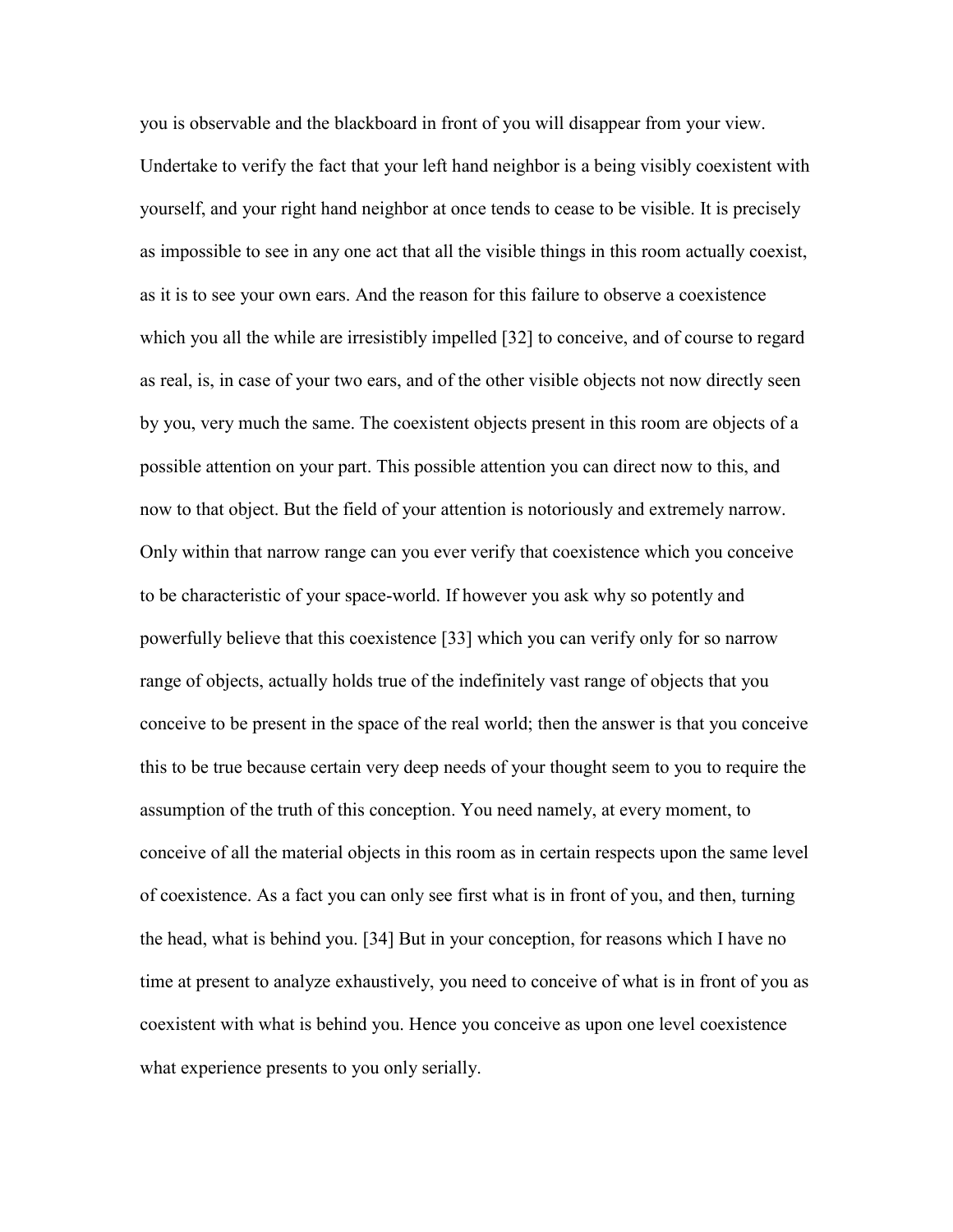From this point of view, it would appear that the world of what is sometimes called pure experience presents to you rather series of various sorts than those levels of coexistence which constitute the world of physical facts at the latter coexist in space. And your belief that the facts do coexist in space would appear to be due to certain needs [35] of your own intelligence, - needs which guide your interpretation of the realm of phenomena. And so far the concept of the level, to say the least, would appear to be forced upon you, in this respect at all events, because of your character as the intelligent interpreter of your experience. This however is what the present thesis asserts of the categories now in question.

But to the considerations thus advanced there is, however, a familiar answer which to many minds does indeed seem once more to indicate for the conception of the levels of coexistence a character relatively independent of your own thoughtful way of interpreting your experience. This answer is as follows: Objects are [36] on a level when, as we have said, any two of these objects stand in a certain constant relation which is both symmetrical and transitive. Now it is true that I cannot now see that the objects in front of me and the objects behind me visibly coexist in the same field of vision. But I can indirectly establish through my successive acts of perception transitive symmetrical relation between these objects; and I can do so thus:- I can first look at one of them, then at the other, and then back again. Hereupon I find that the objects are such that I can pass from either of them to the other, so that I can set them in either sequence in my visual experience and this, it will be insisted, is a fact that is not dependent upon my will. For unless [37] these objects are such as are usually said really to coexist in space, I in general cannot do this. Thus if, to use Kant's famous instance of Kant's, I were observing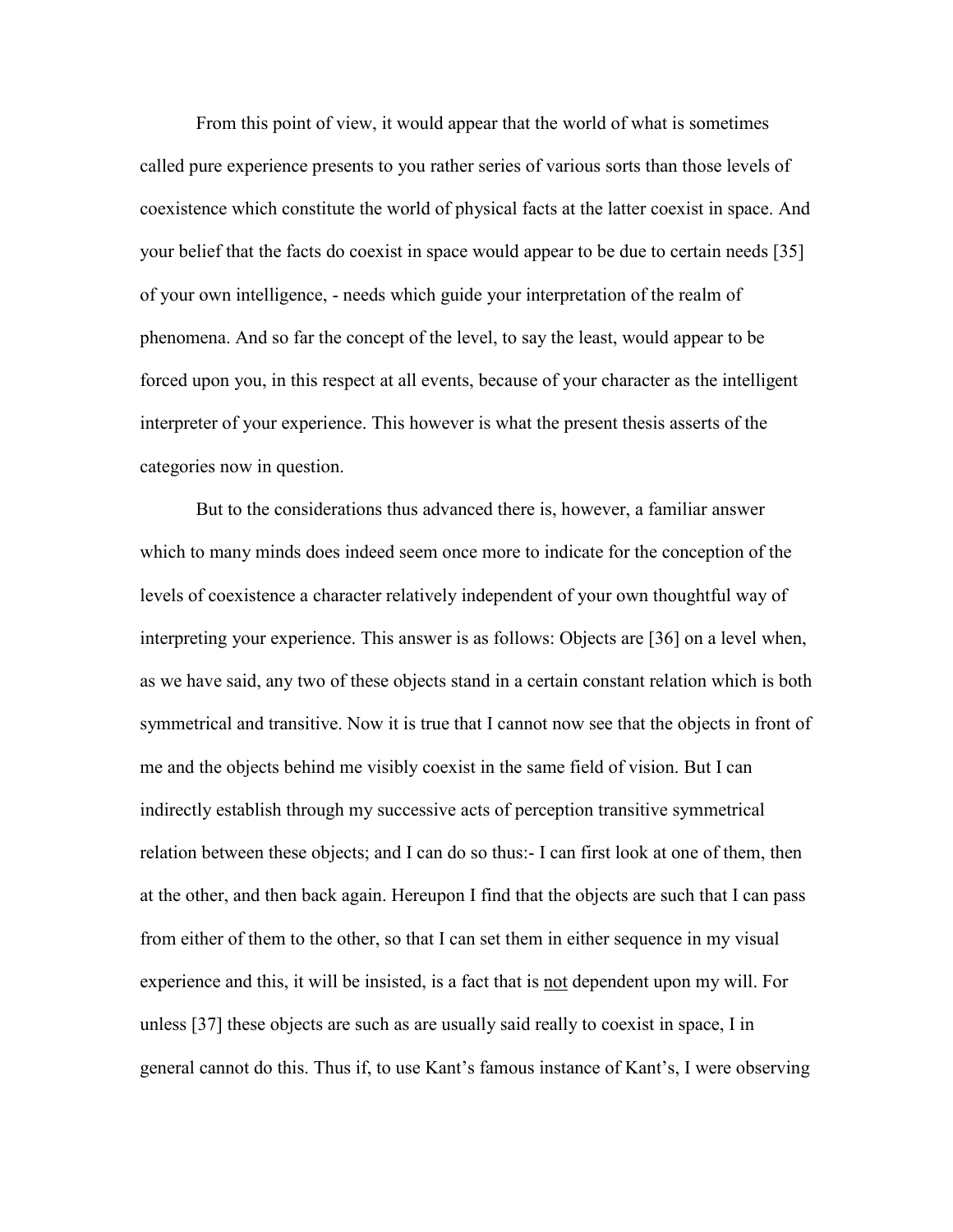a ship that was down stream with the current, I could first see the ship higher up the stream, and then lower down the stream; but I could not in this case reverse the order of my perceptions, and see it first lower down the stream and then higher up. In the case of the floating ship I should accordingly be observing what is called a real succession. For the relations presented to my experience from without would then be essentially unsymmetrical. I should be dealing with a real series, and not with a level. In case, however, of the [38] coexistent parts of a whole, present in visible space, I have indeed primarily an experience of serial succession; but this succession, in just this case of the coexistent parts of the whole, I find to be essentially reversible. If a is one visible object present in a given space, and b is another, I may find indeed that for me, a and b never visibly coexist at any one instant for my sight. But I also find that in my experience, according as I look this way or that, the sight of a may first precede the sight of b and may then follow the sight of b, so that, for me, the empirically given relation between a and b is expressed by saying that "In my order of perceptions a is at pleasure either the predecessor of b or the successor [39] of b, or is both the predecessor and the successor of b. Now this relation, which, whether I will it or no, I find to be the true relation of a and b (e.g., of the parts of this room), is indeed a symmetrical relation. For although the relation "successor of" is unsymmetrical, the relation "predecessor and successor of," or the relation "either predecessor or successor of, indifferently" is a symmetrical relation. Now, as one may hereupon insist, it is just this which experience actually shows us to be the relation between any two visible things which coexist in space.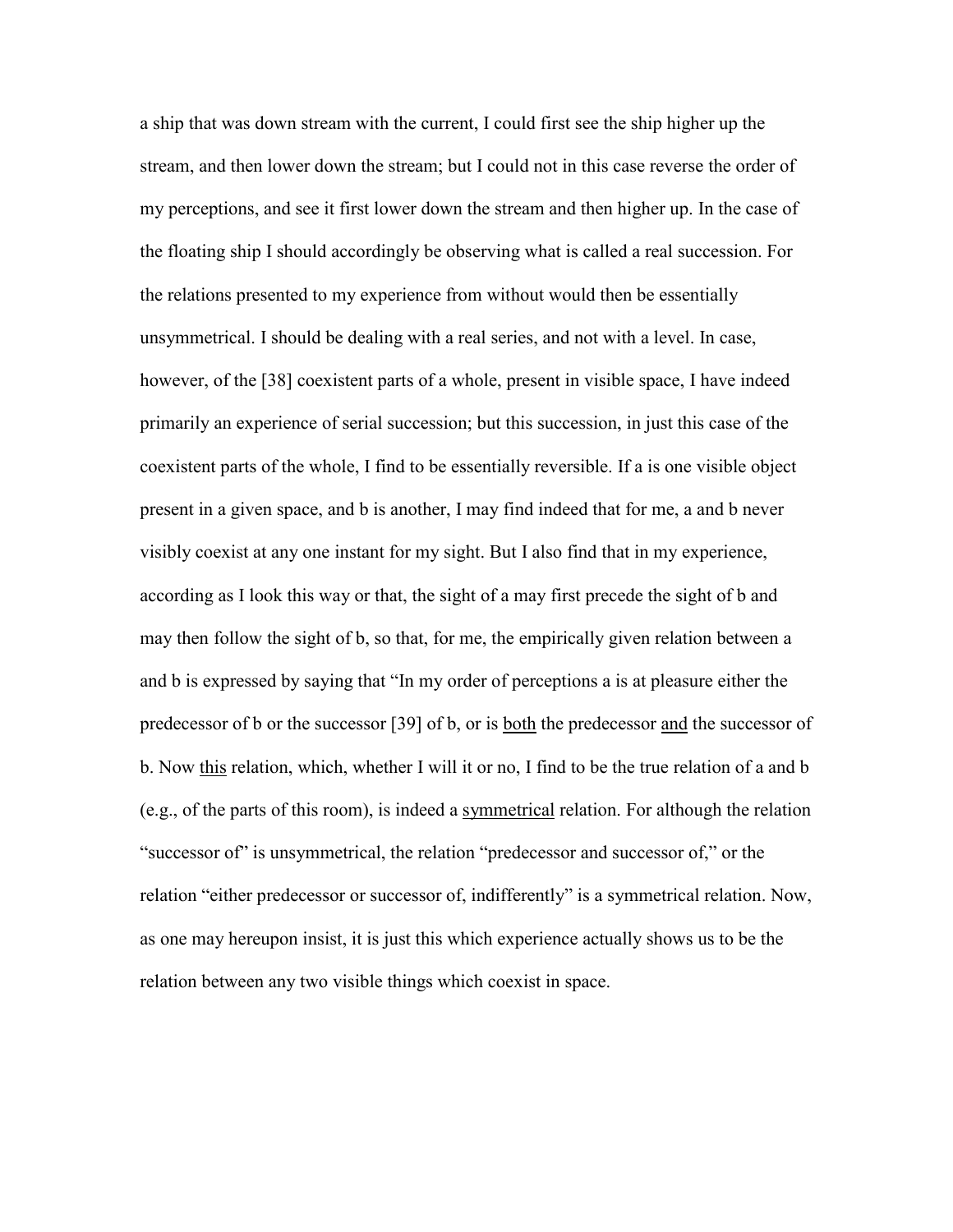Thus, once more, as it may be asserted, the levels of coexistence are vindicated as facts which the objective [40] order of our experience forces upon us, and which accordingly are not due to the mere needs of our interpreting intelligence.

Now it will be noted, in any case, that this particular method of vindicating for the levels of spatial coexistence a character that in certain respects is not dependent upon the fashions in which our human intelligence works in our interpretation of facts, is a method which ascribes to these levels of coexistence a peculiar and rather unexpected character. We had supposed, while we were talking of them [41] as well-known aspects of the real world, that the symmetrical relations which made them real were direct and comparatively simple facts of experience. We now see that these levels are given to us at best only in an indirect way; and that, at least in the case just now in question, the symmetrical relation which make the level real is given to us in the form of a complex of two unsymmetrical relations, each of which is the converse of the other. To say "a coexist with b" now means "a may be made, in my experience, to follow b or to precede b, indifferently." From this point of view, unsymmetrical relations and consequent series, would [42] be, for us, the primal facts of our experience. Levels would result, not in general from the directly observed correlation of numerous series, but from the discovery that certain series of facts in our experience are reversible. The narrowness of our consciousness forbids us to correlate many facts at once. But, from this point of view, we can and do experience many series of facts. We discover the reversibility of some of these series. But if a given series is characterized by some unsymmetrical relation R, the reverse of this series gives us a second series, containing the same terms, but characterized by the converse of the relation R. Call this new relation "R-converse." Then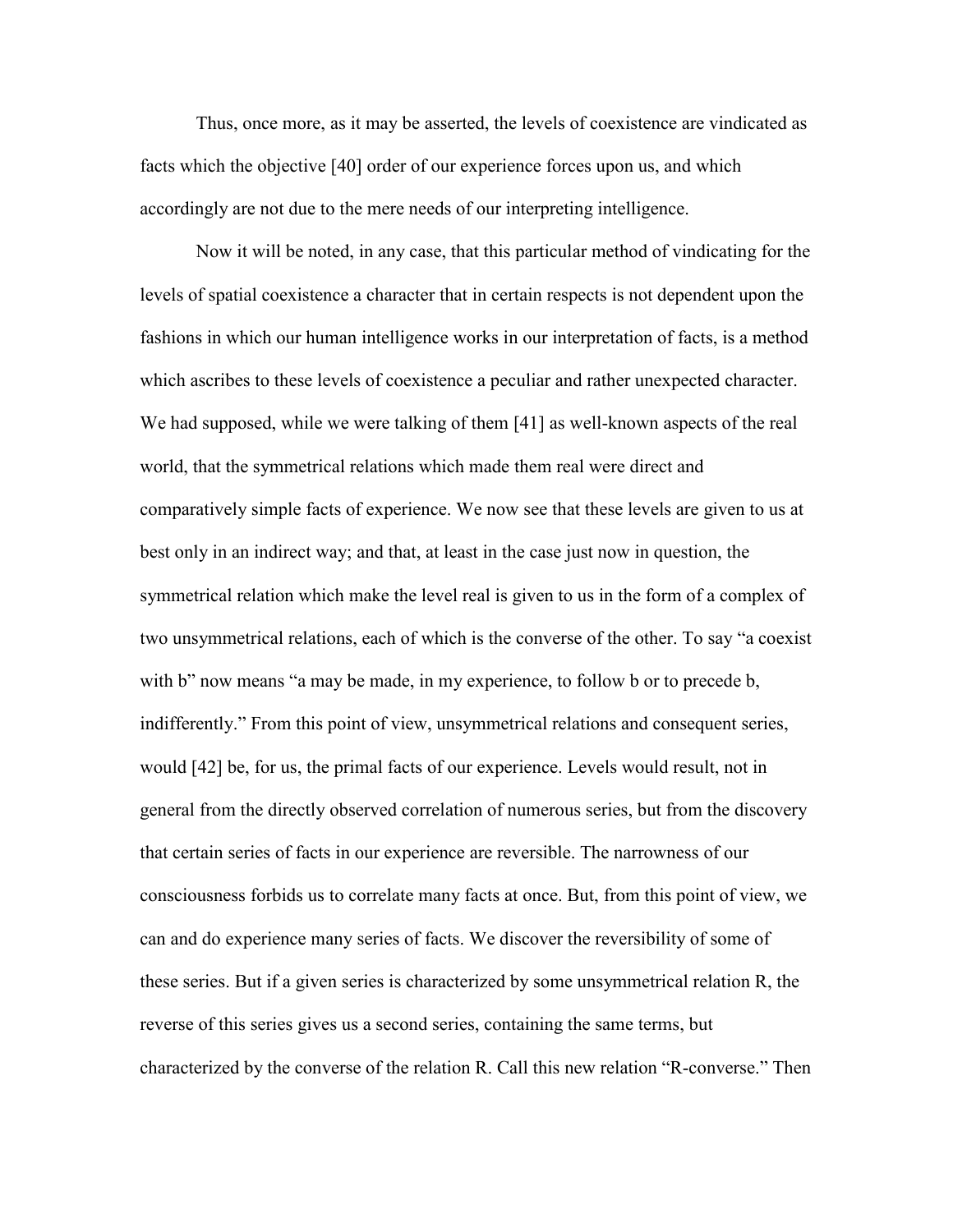what [43] experience shows us, in case we discover a level, would be, in general, that any two of the objects that we are considering, belong both to the R and to the R-converse series, and so, are such that either one of them, say i, is "both R and R converse" of the other, say of j. The relation "both R and R-converse of", is however a symmetrical relation?

Do we actually discover the existence of levels in this way? I have no time to devote to this question any adequate consideration. But any student of the modern psychological theories of our consciousness of space knows how much evidence there [44] is in favor of this general proposition, so far as the various levels of our space consciousness are concerned. I am not disposed, however, to generalize at this point hastily. Our general argument has, at the moment, only this interest in the issue. We are considering whether our assurance that the real world contains series and level is due to the characters which our experience of the real world forces upon us, apart from the special interests and modes of interpretation which characterize our own intelligence. In defense of the thesis that the usefulness of the concepts of series and of levels is due on the whole [45] to the needs of our own interpreting intelligence, we pointed out that the unity of the world in space, - the classic instance of a level of coexistence, is an unity that we never find directly given, but do nevertheless conceive as real. And we suggested that this whole concept was apparently due to the internal needs of our own conceptual process, since to believe as we do in the unity of the world in space involves countless beliefs about the real world which no direct experience of ours ever verifies, but which our sense of the reasonableness of our convictions somehow seem to require. In brief, we need, it was suggested, to conceive certain facts as on a level. Hence we do so.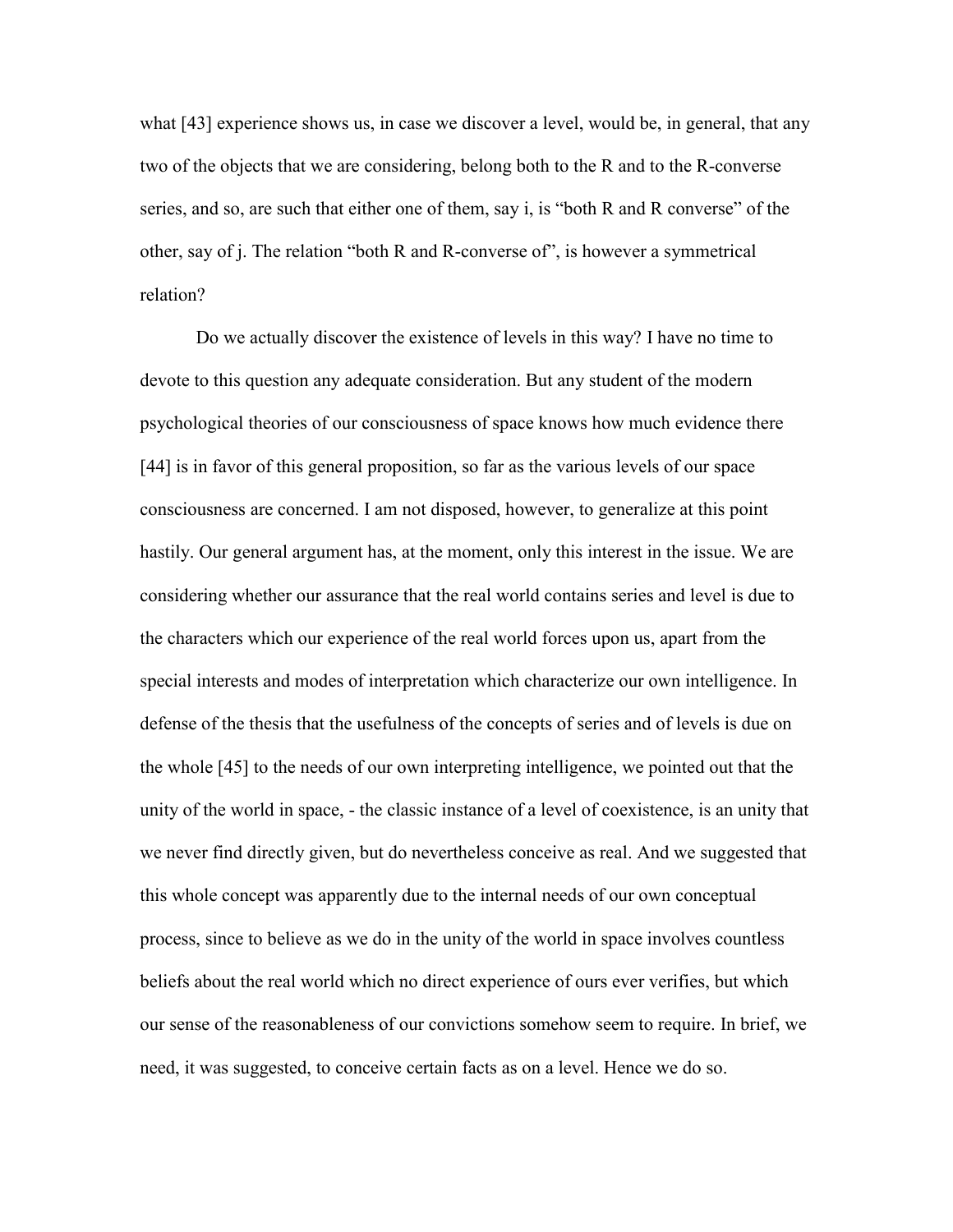But to this contention the reply is made that although experience does not present to us at once the unity of the real world in space, experience does [46] indirectly teach us that the things in space have symmetrical and transitive relations. And (so it was further asserted), experience does this by presenting to us certain reversible series of experiences. It is, in brief, by going back and forth between places that we learn of their coexistence. It is because of the reversibility of certain of our movements, and of their results, that we learn of the properties of space. And the suggestion is made that perhaps all our consciousness of levels (in so far as these exist on a scale too vast to be grasped at once within the narrow unity of our consciousness) is due to our experience of reversible and series [sic], and to our experience of the contrast between these and the irreversible series which we also find in our experience.

[47] Well, let us for the moment admit this entire conception, and so admit that our assurance of the reality of such levels as are too vast and complex for us directly to observe, is reducible to our assurance that certain series possess a reversible character. Then the problem is to what makes the concept of the series and of the level so potent reduces itself, provisionally, to the single question: What makes the concept of the series so potent?

#### IV.

Here however, at length, we meet with a decisive issue. The prototype, at least in the realm of our ordinary experience, of all empirical series, as we observed in the earlier part of our statement, in the time-series. [48] Now what assures us of the reality of the time-series. In the form of time-series all series reversible and irreversible, just in so far as they are observable by us at all, must come to our empirical consciousness. In the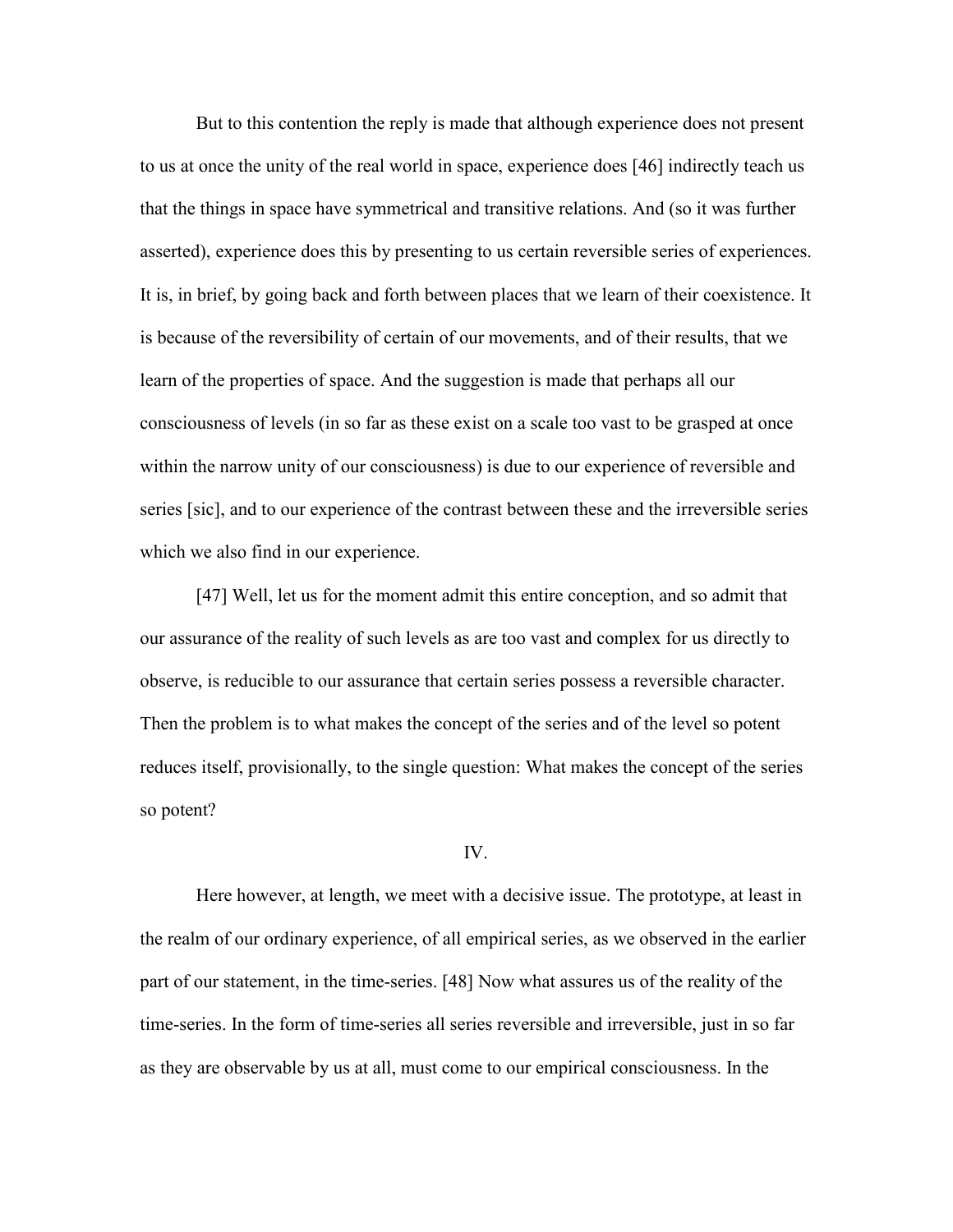temporal succession of our own experience we must search through the various regions of space, must test equalities of all kind, must observe dependencies of all types, must take account of all transformations that experience furnishes to us, must in brief acquire the materials upon the basis of which all our notions of the real world are formed. Thus whatever be the logical nature of serial order, our experience of serial order has to be a temporal experience. But, when do we experience the reality of the sequence of events in time. Now? Yes, if you mean by the now [49] experienced sequence the brief span of the contents of the present moment. But we certainly do not now experience what happened during the nineteenth century. We now conceive that certain events then happened. We do not now perceive yesterday's events, nor, yet tomorrow's. Our conception of those events is obviously an interpretation of certain given memories, images, names, suggestions, interests, hopes, demands. The present time does indeed involve an experience of a relation between the earlier and the later content of our present passing consciousness. We conceive this relation as extending indefinitely into both past and future, and as being universally both unsymmetrical and transitive. That is, a character of this relation which our present consciousness suggests, we universalize, we define as holding for all earlier and [50] later temporal events, and so we conceive that all which ever has happened to us, or which ever will happen to us forms a single series of experiences. In other words, we constantly conceive of that unity of a single experience of which Kant so well tells us. It is only by virtue of conceiving this moment as a stage in the united process of a single experience that we get any possession at all of the concept of the real series of temporal events, just so far as that series extends beyond the narrow [illegible: faded] series of the present moment.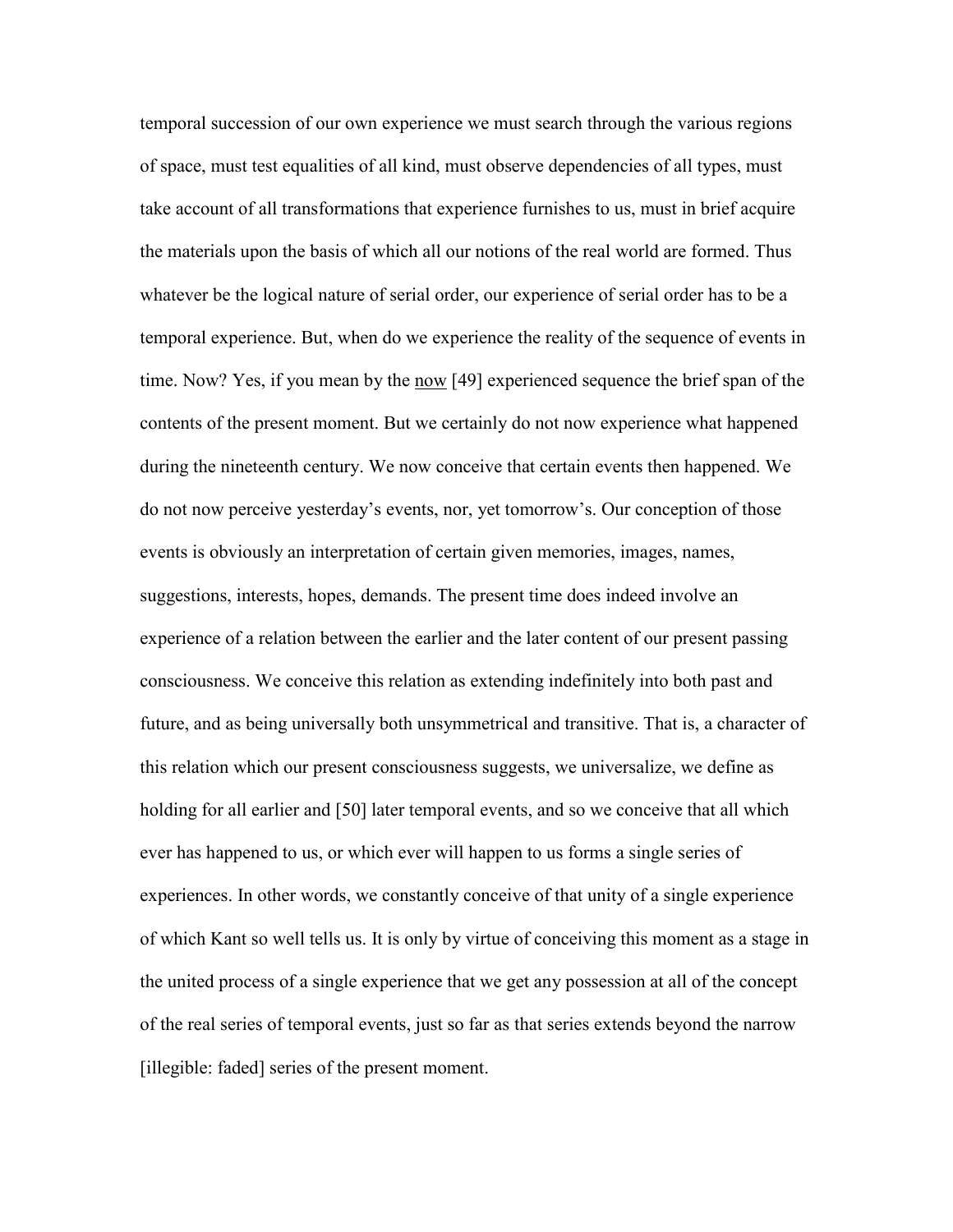In vain then, do you point out that we believe in the coexistence of the things of the real world because experience constantly forces upon us the fact, given apart from our con- [51] ceptual processes, that some of the series of events that occur in time are reversible, while some are not. It is in vain, I say, that you do this, in case you thereby seek to relieve our whole system of human experience of its character of being a system that is [illegible: faded] we accept through and through [illegible: faded] because the needs of our intelligent process of thoughtfully interpreting what is now given to us, force us to define our experience as a system processing [illegible: faded] and to accept [illegible: faded] because it comes to us merely from without, as a brute fact of an external order, but rather, because we are always engaged in interpreting the data of the present experience within the fold of our own idealizing activity. The fact is that we believe the real world to contain series, because without conceiving [52] series of facts we cannot make our present life as thinkers and as active beings intelligible to ourselves.

At any instant namely, we have something given to us, and we need to do something with this which is given. That is, the present datum means something to us, implies something, leads over to a deed of some sort, arouses a response, sets us at the business of idealizing its contents. And we proceed to idealize these contents by giving them a place in a system; and so any present datum can get a place in our attention only in case it somehow cooperates in our business of defining our own purposes as thinkers who conceive our world as a system. Now it happens that when we undertake to define these purposes of our thought we do so by conceiving of series of [53] activities, and of data correlated to these activities. These conceived series of data and of activities, are the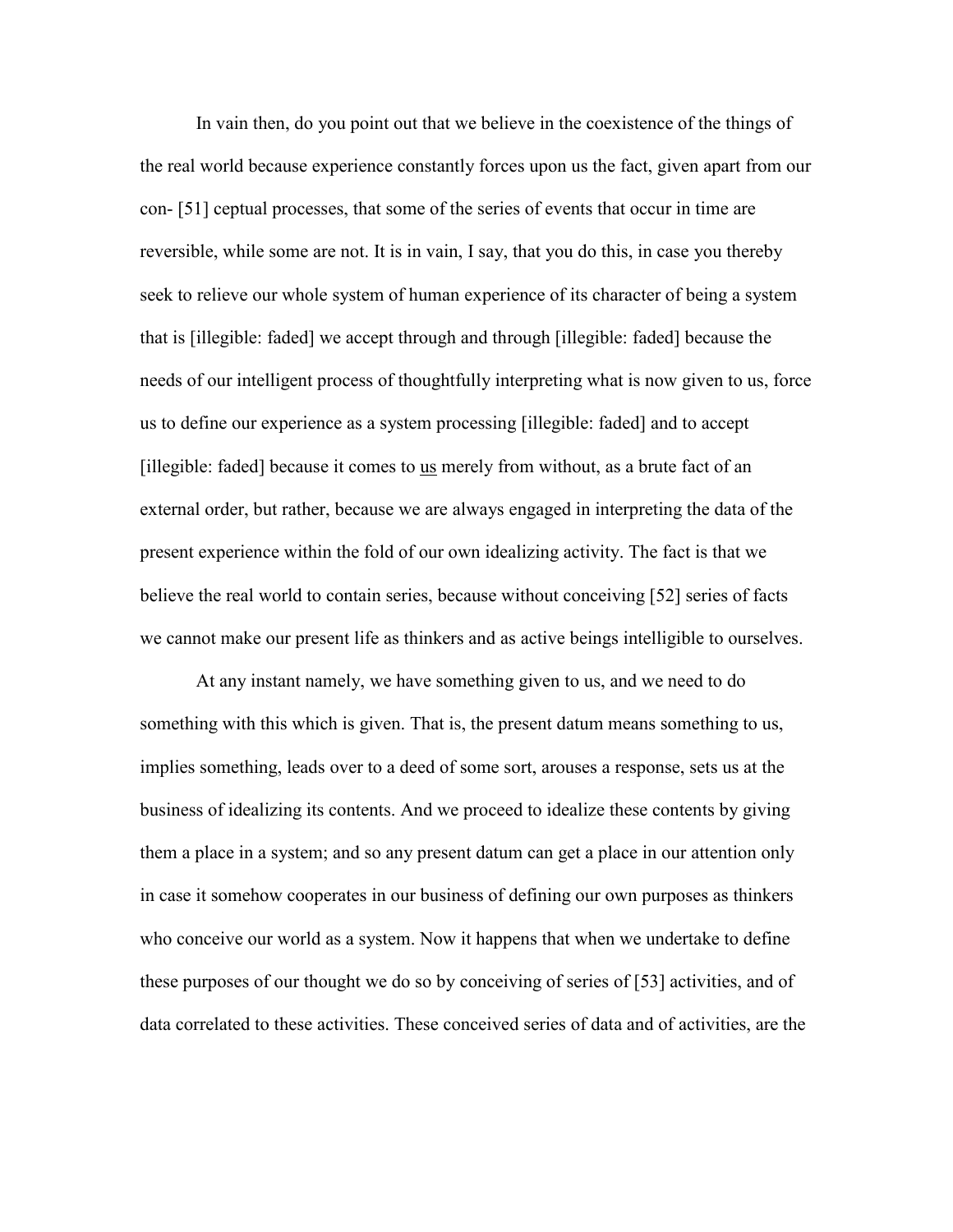stuff out of which we weave our whole conception of reality. And the conceived reality therefore contains for us series, because we need to conceive that it does so.

So then over against the thesis that the real world in space and in time everywhere shows us fact serially arranged, we may and must set the equally verifiable thesis that the real world in space and in time is never given to us as a directly experienced datum at any moment of our lives, but is always [54] conceived as a system of possible experiences, or of experience not now our own; while this system we always now conceive in accordance with the present requirements of our thoughtful activity. One of these present requirements, however, involves the conception of series of past and future experience, and of endlessly numerous ranges of possible experience. Hence we conceive the real world as a system of serial orders of data. We conceive some of these serial orders as essentially [54a] reversible, and some as not reversible. The reversible series in their totality constitute that realm of actual or of possible experience which we most commonly conceive as the world in space. The irreversible series especially characterize the world of time-sequence. But that we thus at any moment conceive our world, or that in any other way we conceive series and levels as present in it, is due, at each instant, to the thoughtful interests which then and there determine the fashions of our conceptual activity.

[55] What applies to the spatial and temporal order in general, applies equally well to the special range of serial orders, and of levels, such as the series and levels involved in the doctrine of evolution, or those involved in Mendelief's arrangement of the chemical elements. All such objects are to any human thinker, when he thinks, not in their wholeness, presented content of his experience of reality. They are conceived